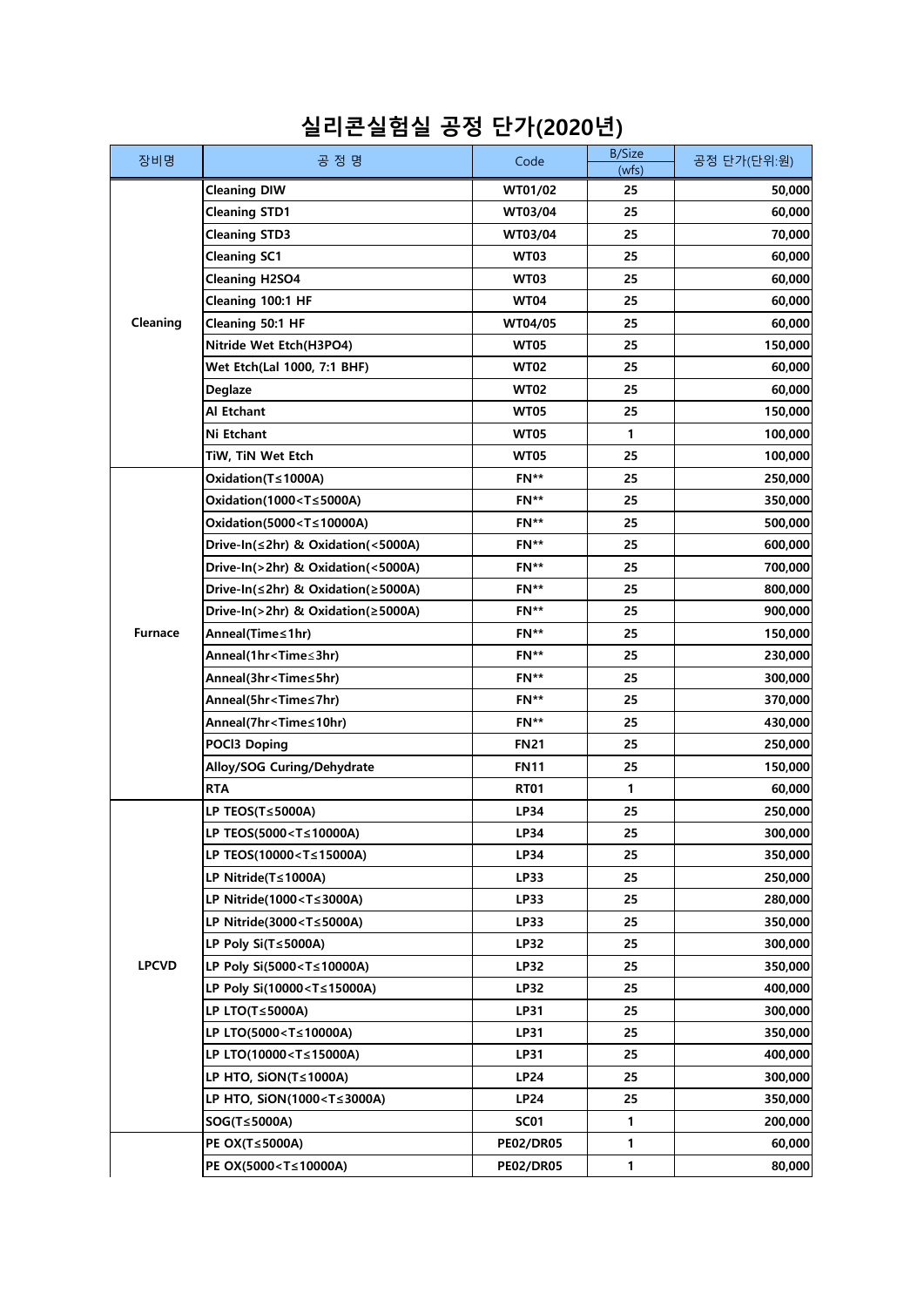| (wfs)<br>PE OX(10000 <t≤15000a)<br>1<br/><b>PE02/DR05</b><br/>100,000<br/>PE Nitride(T≤5000A)<br/><b>PE02/DR05</b><br/>1<br/>60,000<br/>1<br/>80,000<br/>PE Nitride(5000<t≤10000a)<br><b>PE02/DR05</b><br/>1<br/>PE Nitride(10000<t≤15000a)<br><b>PE02/DR05</b><br/>100,000<br/>1<br/>SACVD BPSG(T≤5000A)<br/><b>PE02</b><br/>80,000<br/><b>PECVD</b><br/><b>PE02</b><br/>1<br/>SACVD BPSG(5000<t≤10000a)<br>100,000<br/>1<br/>SACVD BPSG(10000<t≤15000a)<br><b>PE02</b><br/>120,000<br/><b>PE02</b><br/>1<br/><b>PE TEOS(T≤5000A)</b><br/>60,000<br/>1<br/>PE TEOS(5000<t≤10000a)<br><b>PE02</b><br/>80,000<br/>1<br/>PE TEOS(10000<t≤15000a)<br><b>PE02</b><br/>100,000<br/>1<br/>PE Oxynitride(T≤5000A)<br/><b>PE02</b><br/>60,000<br/><b>PE02</b><br/>1<br/>PE Oxynitride(5000<t≤10000a)<br>80,000<br/>17<br/>As, P, BF2, B11 (Dose≥1E15)<br/><b>IM02</b><br/>600,000<br/>Implant<br/>1<br/>60,000<br/>P, BF2, B11 (Dose≤1E14)<br/><b>IM01</b><br/>1<br/>Nitride(T≤2000A)<br/><b>DR03</b><br/>60,000<br/><math>\mathbf{1}</math><br/>Nitride(2000<t≤3000a)<br><b>DR03</b><br/>90,000<br/>1<br/>Nitride(3000<t≤7000a)<br><b>DR03</b><br/>110,000<br/>Poly(T≤3000A)<br/><b>DR03</b><br/>1<br/>60,000<br/>1<br/>Poly(3000<t≤7000a)<br><b>DR03</b><br/>90,000<br/>1<br/>Poly(7000<t≤10000a)<br><b>DR03</b><br/>110,000<br/>1<br/>Oxide(T≤3000A)<br/>60,000<br/>DR03/05/06<br/>1<br/>Oxide(3000<t≤7000a)<br>DR03/05/06<br/>90,000<br/>1<br/>Oxide(7000A<t≤15000a)<br>DR03/05/06<br/>110,000<br/>Silicon(T≤3000A)<br/><b>DR03</b><br/>1<br/>70,000<br/>1<br/>Silicon(3000<t≤7000a)<br>DR03<br/>90,000<br/>1<br/>Silicon(7000<t≤10000a)<br><b>DR03</b><br/>110,000<br/><b>DR03</b><br/>1<br/>130,000<br/>Silicon(10000<t≤25000a)<br>1<br/>Silicon residue remove(T≤500A)<br/>60,000<br/><b>DR03/DR06</b><br/>Metal(AlSi T≤10000A)<br/>1<br/>60,000<br/>DR05/06<br/>1<br/>90,000<br/>Metal(AlSi 10000<t≤20000a)<br>DR05/06<br/>DR05/06<br/>1<br/>110,000<br/>Metal(AlSi T&gt;20000A)<br/>1<br/>100,000<br/>Metal(TiW/AlSi/TiW)<br/>DR05/06<br/>1<br/>Metal(Ti/AlSi/TiN)<br/>100,000<br/>DR05/06<br/>1<br/>TiW, Ti, TiN(T≤1000A)<br/>DR05/06<br/>60,000<br/>Dry etch<br/>1<br/>Cr(T≤1000A)<br/>DR05/06<br/>60,000<br/>1<br/>Cr(1000<t≤3000a)<br>DR05/06<br/>90,000<br/>1<br/>ITO, NbN, AIN, Mo<br/>DR05/06<br/>120,000<br/>1<br/>60,000<br/>CMP Poly(T≤10000A)<br/><b>CM01</b></t≤3000a)<br></t≤20000a)<br></t≤25000a)<br></t≤10000a)<br></t≤7000a)<br></t≤15000a)<br></t≤7000a)<br></t≤10000a)<br></t≤7000a)<br></t≤7000a)<br></t≤3000a)<br></t≤10000a)<br></t≤15000a)<br></t≤10000a)<br></t≤15000a)<br></t≤10000a)<br></t≤15000a)<br></t≤10000a)<br></t≤15000a)<br> | 장비명 | 공정명                                                                                         | Code        | <b>B/Size</b> | 공정 단가(단위:원) |
|------------------------------------------------------------------------------------------------------------------------------------------------------------------------------------------------------------------------------------------------------------------------------------------------------------------------------------------------------------------------------------------------------------------------------------------------------------------------------------------------------------------------------------------------------------------------------------------------------------------------------------------------------------------------------------------------------------------------------------------------------------------------------------------------------------------------------------------------------------------------------------------------------------------------------------------------------------------------------------------------------------------------------------------------------------------------------------------------------------------------------------------------------------------------------------------------------------------------------------------------------------------------------------------------------------------------------------------------------------------------------------------------------------------------------------------------------------------------------------------------------------------------------------------------------------------------------------------------------------------------------------------------------------------------------------------------------------------------------------------------------------------------------------------------------------------------------------------------------------------------------------------------------------------------------------------------------------------------------------------------------------------------------------------------------------------------------------------------------------------------------------------------------------------------------------------------------------------------------------------------------------------------------------------------------------------------------------------------------------------------------------------------------------------------------------------------------------------------------------------------------------------------------------------------------------------------------------------------------------------------------------------------------------------|-----|---------------------------------------------------------------------------------------------|-------------|---------------|-------------|
|                                                                                                                                                                                                                                                                                                                                                                                                                                                                                                                                                                                                                                                                                                                                                                                                                                                                                                                                                                                                                                                                                                                                                                                                                                                                                                                                                                                                                                                                                                                                                                                                                                                                                                                                                                                                                                                                                                                                                                                                                                                                                                                                                                                                                                                                                                                                                                                                                                                                                                                                                                                                                                                                  |     |                                                                                             |             |               |             |
|                                                                                                                                                                                                                                                                                                                                                                                                                                                                                                                                                                                                                                                                                                                                                                                                                                                                                                                                                                                                                                                                                                                                                                                                                                                                                                                                                                                                                                                                                                                                                                                                                                                                                                                                                                                                                                                                                                                                                                                                                                                                                                                                                                                                                                                                                                                                                                                                                                                                                                                                                                                                                                                                  |     |                                                                                             |             |               |             |
|                                                                                                                                                                                                                                                                                                                                                                                                                                                                                                                                                                                                                                                                                                                                                                                                                                                                                                                                                                                                                                                                                                                                                                                                                                                                                                                                                                                                                                                                                                                                                                                                                                                                                                                                                                                                                                                                                                                                                                                                                                                                                                                                                                                                                                                                                                                                                                                                                                                                                                                                                                                                                                                                  |     |                                                                                             |             |               |             |
|                                                                                                                                                                                                                                                                                                                                                                                                                                                                                                                                                                                                                                                                                                                                                                                                                                                                                                                                                                                                                                                                                                                                                                                                                                                                                                                                                                                                                                                                                                                                                                                                                                                                                                                                                                                                                                                                                                                                                                                                                                                                                                                                                                                                                                                                                                                                                                                                                                                                                                                                                                                                                                                                  |     |                                                                                             |             |               |             |
|                                                                                                                                                                                                                                                                                                                                                                                                                                                                                                                                                                                                                                                                                                                                                                                                                                                                                                                                                                                                                                                                                                                                                                                                                                                                                                                                                                                                                                                                                                                                                                                                                                                                                                                                                                                                                                                                                                                                                                                                                                                                                                                                                                                                                                                                                                                                                                                                                                                                                                                                                                                                                                                                  |     |                                                                                             |             |               |             |
|                                                                                                                                                                                                                                                                                                                                                                                                                                                                                                                                                                                                                                                                                                                                                                                                                                                                                                                                                                                                                                                                                                                                                                                                                                                                                                                                                                                                                                                                                                                                                                                                                                                                                                                                                                                                                                                                                                                                                                                                                                                                                                                                                                                                                                                                                                                                                                                                                                                                                                                                                                                                                                                                  |     |                                                                                             |             |               |             |
|                                                                                                                                                                                                                                                                                                                                                                                                                                                                                                                                                                                                                                                                                                                                                                                                                                                                                                                                                                                                                                                                                                                                                                                                                                                                                                                                                                                                                                                                                                                                                                                                                                                                                                                                                                                                                                                                                                                                                                                                                                                                                                                                                                                                                                                                                                                                                                                                                                                                                                                                                                                                                                                                  |     |                                                                                             |             |               |             |
|                                                                                                                                                                                                                                                                                                                                                                                                                                                                                                                                                                                                                                                                                                                                                                                                                                                                                                                                                                                                                                                                                                                                                                                                                                                                                                                                                                                                                                                                                                                                                                                                                                                                                                                                                                                                                                                                                                                                                                                                                                                                                                                                                                                                                                                                                                                                                                                                                                                                                                                                                                                                                                                                  |     |                                                                                             |             |               |             |
|                                                                                                                                                                                                                                                                                                                                                                                                                                                                                                                                                                                                                                                                                                                                                                                                                                                                                                                                                                                                                                                                                                                                                                                                                                                                                                                                                                                                                                                                                                                                                                                                                                                                                                                                                                                                                                                                                                                                                                                                                                                                                                                                                                                                                                                                                                                                                                                                                                                                                                                                                                                                                                                                  |     |                                                                                             |             |               |             |
|                                                                                                                                                                                                                                                                                                                                                                                                                                                                                                                                                                                                                                                                                                                                                                                                                                                                                                                                                                                                                                                                                                                                                                                                                                                                                                                                                                                                                                                                                                                                                                                                                                                                                                                                                                                                                                                                                                                                                                                                                                                                                                                                                                                                                                                                                                                                                                                                                                                                                                                                                                                                                                                                  |     |                                                                                             |             |               |             |
|                                                                                                                                                                                                                                                                                                                                                                                                                                                                                                                                                                                                                                                                                                                                                                                                                                                                                                                                                                                                                                                                                                                                                                                                                                                                                                                                                                                                                                                                                                                                                                                                                                                                                                                                                                                                                                                                                                                                                                                                                                                                                                                                                                                                                                                                                                                                                                                                                                                                                                                                                                                                                                                                  |     |                                                                                             |             |               |             |
|                                                                                                                                                                                                                                                                                                                                                                                                                                                                                                                                                                                                                                                                                                                                                                                                                                                                                                                                                                                                                                                                                                                                                                                                                                                                                                                                                                                                                                                                                                                                                                                                                                                                                                                                                                                                                                                                                                                                                                                                                                                                                                                                                                                                                                                                                                                                                                                                                                                                                                                                                                                                                                                                  |     |                                                                                             |             |               |             |
|                                                                                                                                                                                                                                                                                                                                                                                                                                                                                                                                                                                                                                                                                                                                                                                                                                                                                                                                                                                                                                                                                                                                                                                                                                                                                                                                                                                                                                                                                                                                                                                                                                                                                                                                                                                                                                                                                                                                                                                                                                                                                                                                                                                                                                                                                                                                                                                                                                                                                                                                                                                                                                                                  |     |                                                                                             |             |               |             |
|                                                                                                                                                                                                                                                                                                                                                                                                                                                                                                                                                                                                                                                                                                                                                                                                                                                                                                                                                                                                                                                                                                                                                                                                                                                                                                                                                                                                                                                                                                                                                                                                                                                                                                                                                                                                                                                                                                                                                                                                                                                                                                                                                                                                                                                                                                                                                                                                                                                                                                                                                                                                                                                                  |     |                                                                                             |             |               |             |
|                                                                                                                                                                                                                                                                                                                                                                                                                                                                                                                                                                                                                                                                                                                                                                                                                                                                                                                                                                                                                                                                                                                                                                                                                                                                                                                                                                                                                                                                                                                                                                                                                                                                                                                                                                                                                                                                                                                                                                                                                                                                                                                                                                                                                                                                                                                                                                                                                                                                                                                                                                                                                                                                  |     |                                                                                             |             |               |             |
|                                                                                                                                                                                                                                                                                                                                                                                                                                                                                                                                                                                                                                                                                                                                                                                                                                                                                                                                                                                                                                                                                                                                                                                                                                                                                                                                                                                                                                                                                                                                                                                                                                                                                                                                                                                                                                                                                                                                                                                                                                                                                                                                                                                                                                                                                                                                                                                                                                                                                                                                                                                                                                                                  |     |                                                                                             |             |               |             |
|                                                                                                                                                                                                                                                                                                                                                                                                                                                                                                                                                                                                                                                                                                                                                                                                                                                                                                                                                                                                                                                                                                                                                                                                                                                                                                                                                                                                                                                                                                                                                                                                                                                                                                                                                                                                                                                                                                                                                                                                                                                                                                                                                                                                                                                                                                                                                                                                                                                                                                                                                                                                                                                                  |     |                                                                                             |             |               |             |
|                                                                                                                                                                                                                                                                                                                                                                                                                                                                                                                                                                                                                                                                                                                                                                                                                                                                                                                                                                                                                                                                                                                                                                                                                                                                                                                                                                                                                                                                                                                                                                                                                                                                                                                                                                                                                                                                                                                                                                                                                                                                                                                                                                                                                                                                                                                                                                                                                                                                                                                                                                                                                                                                  |     |                                                                                             |             |               |             |
|                                                                                                                                                                                                                                                                                                                                                                                                                                                                                                                                                                                                                                                                                                                                                                                                                                                                                                                                                                                                                                                                                                                                                                                                                                                                                                                                                                                                                                                                                                                                                                                                                                                                                                                                                                                                                                                                                                                                                                                                                                                                                                                                                                                                                                                                                                                                                                                                                                                                                                                                                                                                                                                                  |     |                                                                                             |             |               |             |
|                                                                                                                                                                                                                                                                                                                                                                                                                                                                                                                                                                                                                                                                                                                                                                                                                                                                                                                                                                                                                                                                                                                                                                                                                                                                                                                                                                                                                                                                                                                                                                                                                                                                                                                                                                                                                                                                                                                                                                                                                                                                                                                                                                                                                                                                                                                                                                                                                                                                                                                                                                                                                                                                  |     |                                                                                             |             |               |             |
|                                                                                                                                                                                                                                                                                                                                                                                                                                                                                                                                                                                                                                                                                                                                                                                                                                                                                                                                                                                                                                                                                                                                                                                                                                                                                                                                                                                                                                                                                                                                                                                                                                                                                                                                                                                                                                                                                                                                                                                                                                                                                                                                                                                                                                                                                                                                                                                                                                                                                                                                                                                                                                                                  |     |                                                                                             |             |               |             |
|                                                                                                                                                                                                                                                                                                                                                                                                                                                                                                                                                                                                                                                                                                                                                                                                                                                                                                                                                                                                                                                                                                                                                                                                                                                                                                                                                                                                                                                                                                                                                                                                                                                                                                                                                                                                                                                                                                                                                                                                                                                                                                                                                                                                                                                                                                                                                                                                                                                                                                                                                                                                                                                                  |     |                                                                                             |             |               |             |
|                                                                                                                                                                                                                                                                                                                                                                                                                                                                                                                                                                                                                                                                                                                                                                                                                                                                                                                                                                                                                                                                                                                                                                                                                                                                                                                                                                                                                                                                                                                                                                                                                                                                                                                                                                                                                                                                                                                                                                                                                                                                                                                                                                                                                                                                                                                                                                                                                                                                                                                                                                                                                                                                  |     |                                                                                             |             |               |             |
|                                                                                                                                                                                                                                                                                                                                                                                                                                                                                                                                                                                                                                                                                                                                                                                                                                                                                                                                                                                                                                                                                                                                                                                                                                                                                                                                                                                                                                                                                                                                                                                                                                                                                                                                                                                                                                                                                                                                                                                                                                                                                                                                                                                                                                                                                                                                                                                                                                                                                                                                                                                                                                                                  |     |                                                                                             |             |               |             |
|                                                                                                                                                                                                                                                                                                                                                                                                                                                                                                                                                                                                                                                                                                                                                                                                                                                                                                                                                                                                                                                                                                                                                                                                                                                                                                                                                                                                                                                                                                                                                                                                                                                                                                                                                                                                                                                                                                                                                                                                                                                                                                                                                                                                                                                                                                                                                                                                                                                                                                                                                                                                                                                                  |     |                                                                                             |             |               |             |
|                                                                                                                                                                                                                                                                                                                                                                                                                                                                                                                                                                                                                                                                                                                                                                                                                                                                                                                                                                                                                                                                                                                                                                                                                                                                                                                                                                                                                                                                                                                                                                                                                                                                                                                                                                                                                                                                                                                                                                                                                                                                                                                                                                                                                                                                                                                                                                                                                                                                                                                                                                                                                                                                  |     |                                                                                             |             |               |             |
|                                                                                                                                                                                                                                                                                                                                                                                                                                                                                                                                                                                                                                                                                                                                                                                                                                                                                                                                                                                                                                                                                                                                                                                                                                                                                                                                                                                                                                                                                                                                                                                                                                                                                                                                                                                                                                                                                                                                                                                                                                                                                                                                                                                                                                                                                                                                                                                                                                                                                                                                                                                                                                                                  |     |                                                                                             |             |               |             |
|                                                                                                                                                                                                                                                                                                                                                                                                                                                                                                                                                                                                                                                                                                                                                                                                                                                                                                                                                                                                                                                                                                                                                                                                                                                                                                                                                                                                                                                                                                                                                                                                                                                                                                                                                                                                                                                                                                                                                                                                                                                                                                                                                                                                                                                                                                                                                                                                                                                                                                                                                                                                                                                                  |     |                                                                                             |             |               |             |
|                                                                                                                                                                                                                                                                                                                                                                                                                                                                                                                                                                                                                                                                                                                                                                                                                                                                                                                                                                                                                                                                                                                                                                                                                                                                                                                                                                                                                                                                                                                                                                                                                                                                                                                                                                                                                                                                                                                                                                                                                                                                                                                                                                                                                                                                                                                                                                                                                                                                                                                                                                                                                                                                  |     |                                                                                             |             |               |             |
|                                                                                                                                                                                                                                                                                                                                                                                                                                                                                                                                                                                                                                                                                                                                                                                                                                                                                                                                                                                                                                                                                                                                                                                                                                                                                                                                                                                                                                                                                                                                                                                                                                                                                                                                                                                                                                                                                                                                                                                                                                                                                                                                                                                                                                                                                                                                                                                                                                                                                                                                                                                                                                                                  |     |                                                                                             |             |               |             |
|                                                                                                                                                                                                                                                                                                                                                                                                                                                                                                                                                                                                                                                                                                                                                                                                                                                                                                                                                                                                                                                                                                                                                                                                                                                                                                                                                                                                                                                                                                                                                                                                                                                                                                                                                                                                                                                                                                                                                                                                                                                                                                                                                                                                                                                                                                                                                                                                                                                                                                                                                                                                                                                                  |     |                                                                                             |             |               |             |
|                                                                                                                                                                                                                                                                                                                                                                                                                                                                                                                                                                                                                                                                                                                                                                                                                                                                                                                                                                                                                                                                                                                                                                                                                                                                                                                                                                                                                                                                                                                                                                                                                                                                                                                                                                                                                                                                                                                                                                                                                                                                                                                                                                                                                                                                                                                                                                                                                                                                                                                                                                                                                                                                  |     |                                                                                             |             |               |             |
|                                                                                                                                                                                                                                                                                                                                                                                                                                                                                                                                                                                                                                                                                                                                                                                                                                                                                                                                                                                                                                                                                                                                                                                                                                                                                                                                                                                                                                                                                                                                                                                                                                                                                                                                                                                                                                                                                                                                                                                                                                                                                                                                                                                                                                                                                                                                                                                                                                                                                                                                                                                                                                                                  |     |                                                                                             |             |               |             |
|                                                                                                                                                                                                                                                                                                                                                                                                                                                                                                                                                                                                                                                                                                                                                                                                                                                                                                                                                                                                                                                                                                                                                                                                                                                                                                                                                                                                                                                                                                                                                                                                                                                                                                                                                                                                                                                                                                                                                                                                                                                                                                                                                                                                                                                                                                                                                                                                                                                                                                                                                                                                                                                                  |     |                                                                                             |             |               |             |
|                                                                                                                                                                                                                                                                                                                                                                                                                                                                                                                                                                                                                                                                                                                                                                                                                                                                                                                                                                                                                                                                                                                                                                                                                                                                                                                                                                                                                                                                                                                                                                                                                                                                                                                                                                                                                                                                                                                                                                                                                                                                                                                                                                                                                                                                                                                                                                                                                                                                                                                                                                                                                                                                  |     |                                                                                             |             |               |             |
|                                                                                                                                                                                                                                                                                                                                                                                                                                                                                                                                                                                                                                                                                                                                                                                                                                                                                                                                                                                                                                                                                                                                                                                                                                                                                                                                                                                                                                                                                                                                                                                                                                                                                                                                                                                                                                                                                                                                                                                                                                                                                                                                                                                                                                                                                                                                                                                                                                                                                                                                                                                                                                                                  |     |                                                                                             |             |               |             |
|                                                                                                                                                                                                                                                                                                                                                                                                                                                                                                                                                                                                                                                                                                                                                                                                                                                                                                                                                                                                                                                                                                                                                                                                                                                                                                                                                                                                                                                                                                                                                                                                                                                                                                                                                                                                                                                                                                                                                                                                                                                                                                                                                                                                                                                                                                                                                                                                                                                                                                                                                                                                                                                                  |     |                                                                                             |             |               |             |
|                                                                                                                                                                                                                                                                                                                                                                                                                                                                                                                                                                                                                                                                                                                                                                                                                                                                                                                                                                                                                                                                                                                                                                                                                                                                                                                                                                                                                                                                                                                                                                                                                                                                                                                                                                                                                                                                                                                                                                                                                                                                                                                                                                                                                                                                                                                                                                                                                                                                                                                                                                                                                                                                  |     |                                                                                             |             |               |             |
|                                                                                                                                                                                                                                                                                                                                                                                                                                                                                                                                                                                                                                                                                                                                                                                                                                                                                                                                                                                                                                                                                                                                                                                                                                                                                                                                                                                                                                                                                                                                                                                                                                                                                                                                                                                                                                                                                                                                                                                                                                                                                                                                                                                                                                                                                                                                                                                                                                                                                                                                                                                                                                                                  |     |                                                                                             |             |               |             |
|                                                                                                                                                                                                                                                                                                                                                                                                                                                                                                                                                                                                                                                                                                                                                                                                                                                                                                                                                                                                                                                                                                                                                                                                                                                                                                                                                                                                                                                                                                                                                                                                                                                                                                                                                                                                                                                                                                                                                                                                                                                                                                                                                                                                                                                                                                                                                                                                                                                                                                                                                                                                                                                                  |     | CMP Poly(10000 <t≤20000a)< td=""><td><b>CM01</b></td><td>1</td><td>90,000</td></t≤20000a)<> | <b>CM01</b> | 1             | 90,000      |
| 1<br>CMP Poly(20000 <t≤30000a)<br><b>CM01</b><br/>110,000</t≤30000a)<br>                                                                                                                                                                                                                                                                                                                                                                                                                                                                                                                                                                                                                                                                                                                                                                                                                                                                                                                                                                                                                                                                                                                                                                                                                                                                                                                                                                                                                                                                                                                                                                                                                                                                                                                                                                                                                                                                                                                                                                                                                                                                                                                                                                                                                                                                                                                                                                                                                                                                                                                                                                                         |     |                                                                                             |             |               |             |
| 1<br>CMP Oxide(T≤10000A)<br><b>CM01</b><br>60,000                                                                                                                                                                                                                                                                                                                                                                                                                                                                                                                                                                                                                                                                                                                                                                                                                                                                                                                                                                                                                                                                                                                                                                                                                                                                                                                                                                                                                                                                                                                                                                                                                                                                                                                                                                                                                                                                                                                                                                                                                                                                                                                                                                                                                                                                                                                                                                                                                                                                                                                                                                                                                |     |                                                                                             |             |               |             |
| 1<br>100,000<br>CMP Oxide(10000 <t≤20000a)<br><b>CM01</b></t≤20000a)<br>                                                                                                                                                                                                                                                                                                                                                                                                                                                                                                                                                                                                                                                                                                                                                                                                                                                                                                                                                                                                                                                                                                                                                                                                                                                                                                                                                                                                                                                                                                                                                                                                                                                                                                                                                                                                                                                                                                                                                                                                                                                                                                                                                                                                                                                                                                                                                                                                                                                                                                                                                                                         |     |                                                                                             |             |               |             |
| 1<br>CMP Oxide(20000 <t≤30000a)<br><b>CM01</b><br/>120,000</t≤30000a)<br>                                                                                                                                                                                                                                                                                                                                                                                                                                                                                                                                                                                                                                                                                                                                                                                                                                                                                                                                                                                                                                                                                                                                                                                                                                                                                                                                                                                                                                                                                                                                                                                                                                                                                                                                                                                                                                                                                                                                                                                                                                                                                                                                                                                                                                                                                                                                                                                                                                                                                                                                                                                        |     |                                                                                             |             |               |             |
| 1<br>HD etch oxide(T≤3000A)<br><b>DR07</b><br>70,000                                                                                                                                                                                                                                                                                                                                                                                                                                                                                                                                                                                                                                                                                                                                                                                                                                                                                                                                                                                                                                                                                                                                                                                                                                                                                                                                                                                                                                                                                                                                                                                                                                                                                                                                                                                                                                                                                                                                                                                                                                                                                                                                                                                                                                                                                                                                                                                                                                                                                                                                                                                                             |     |                                                                                             |             |               |             |
| HD etch oxide(3000 <t≤7000a)<br><b>DR07</b><br/>1<br/>90,000</t≤7000a)<br>                                                                                                                                                                                                                                                                                                                                                                                                                                                                                                                                                                                                                                                                                                                                                                                                                                                                                                                                                                                                                                                                                                                                                                                                                                                                                                                                                                                                                                                                                                                                                                                                                                                                                                                                                                                                                                                                                                                                                                                                                                                                                                                                                                                                                                                                                                                                                                                                                                                                                                                                                                                       |     |                                                                                             |             |               |             |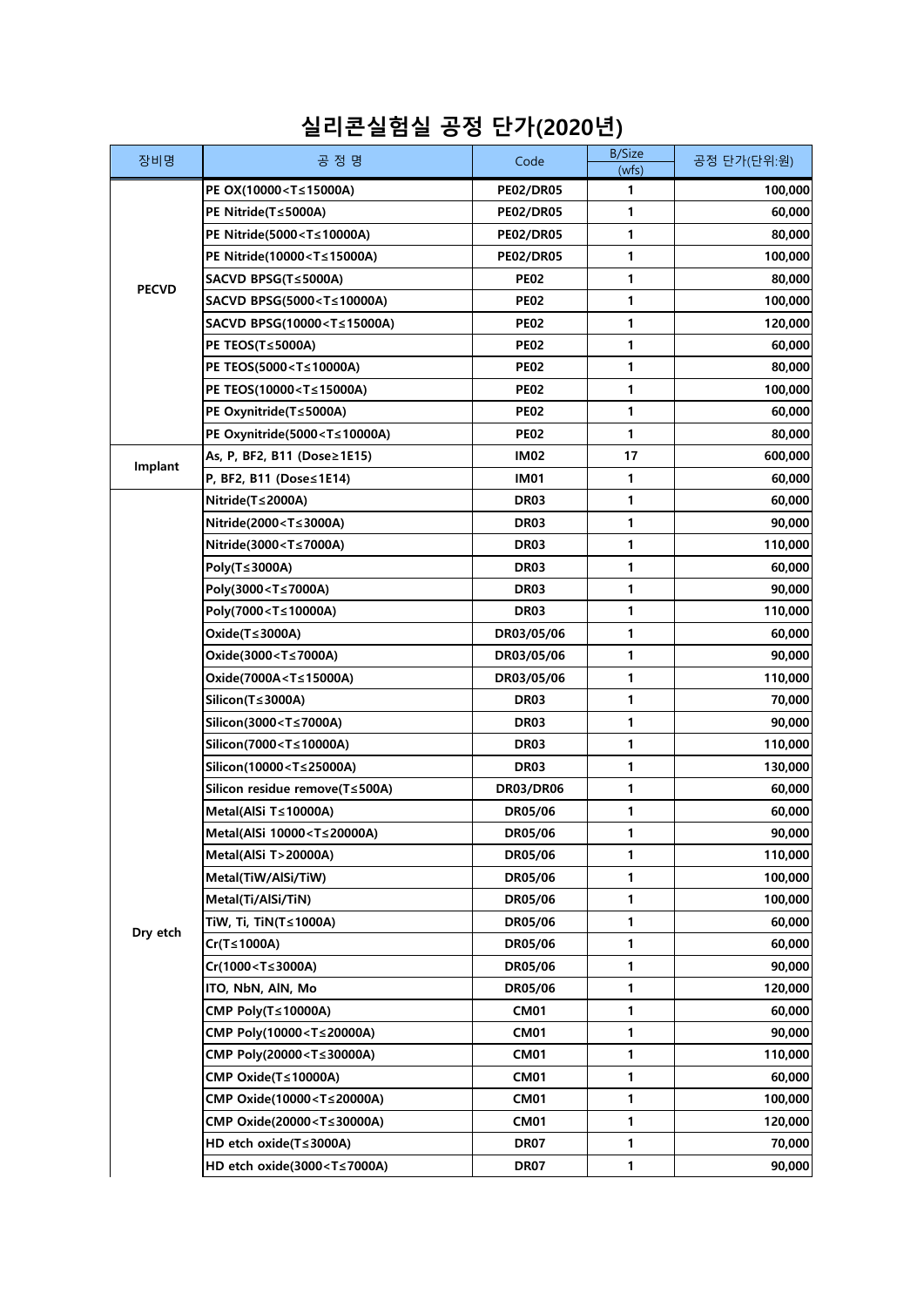| 장비명             | 공 정 명                                                                                            | Code             | <b>B/Size</b><br>(wfs) | 공정 단가(단위:원) |
|-----------------|--------------------------------------------------------------------------------------------------|------------------|------------------------|-------------|
|                 | HD etch oxide(7000 <t≤15000a)< td=""><td><b>DR07</b></td><td>1</td><td>110,000</td></t≤15000a)<> | <b>DR07</b>      | 1                      | 110,000     |
|                 | HD etch Nitride(T≤2000A)                                                                         | <b>DR07</b>      | 1                      | 60,000      |
|                 | HD etch Nitride(2000 <t≤7000a)< td=""><td><b>DR07</b></td><td>1</td><td>90,000</td></t≤7000a)<>  | <b>DR07</b>      | 1                      | 90,000      |
|                 | HD Poly(T≤3000A)                                                                                 | <b>DR07</b>      | 1                      | 60,000      |
|                 | HD Poly(3000 <t≤10000a)< td=""><td><b>DR07</b></td><td>1</td><td>110,000</td></t≤10000a)<>       | <b>DR07</b>      | 1                      | 110,000     |
|                 | HD Silicon(T≤3000A)                                                                              | <b>DR07</b>      | 1                      | 60,000      |
|                 | HD Silicon(3000 <t≤7000a)< td=""><td><b>DR07</b></td><td>1</td><td>90,000</td></t≤7000a)<>       | <b>DR07</b>      | 1                      | 90,000      |
|                 | HD Silicon(7000 <t≤10000a)< td=""><td><b>DR07</b></td><td>1</td><td>120,000</td></t≤10000a)<>    | <b>DR07</b>      | 1                      | 120,000     |
|                 | HD Silicon(10000 <t≤25000a)< td=""><td><b>DR07</b></td><td>1</td><td>150,000</td></t≤25000a)<>   | <b>DR07</b>      | 1                      | 150,000     |
|                 | HMDS/Coat/EBR/Bake(PR PFi389 GA2)                                                                | TR01/02          | 1                      | 20,000      |
|                 | HMDS/Coat/EBR/Bake(AZ, DNR, others)                                                              | TR01/02          | 1                      | 25,000      |
|                 | HMDS, EBR, Bake(Hot Plate)                                                                       | TR01/02          | 1                      | 15,000      |
|                 | <b>Exposure(i-line Stepper)</b>                                                                  | ST02,3           | 1                      | 25,000      |
|                 | <b>Exposure(Projection Aligner)</b>                                                              | <b>PA01</b>      | 1                      | 25,000      |
| Photo           | <b>Exposure(Contact Aligner)</b>                                                                 | <b>CA01</b>      | 1                      | 25,000      |
|                 | PEB/Develop(time≤90sec)                                                                          | TR01/02          | 1                      | 20,000      |
|                 | PEB/Develop(90 <time≤180sec)< td=""><td>TR01/02</td><td>1</td><td>25,000</td></time≤180sec)<>    | TR01/02          | 1                      | 25,000      |
|                 | PEB/Develop(180 <time≤270sec)< td=""><td>TR01/02</td><td>1</td><td>35,000</td></time≤270sec)<>   | TR01/02          | 1                      | 35,000      |
|                 | <b>Bake Hard</b>                                                                                 | OV <sub>03</sub> | 25                     | 20,000      |
|                 | <b>Solvent Strip</b>                                                                             | <b>WT01</b>      | 25                     | 100,000     |
|                 | TiW(T≤3000A)                                                                                     | <b>SP03</b>      | 1                      | 50,000      |
|                 | TiW(3000 <t≤5000a)< td=""><td>SP<sub>03</sub></td><td>1</td><td>60,000</td></t≤5000a)<>          | SP <sub>03</sub> | 1                      | 60,000      |
|                 | Ni, Cr, Si(T≤500A)                                                                               | <b>SP01</b>      | 1                      | 40,000      |
|                 | Ni, Cr, Si(500 <t≤1000a)< td=""><td>SP01</td><td>1</td><td>60,000</td></t≤1000a)<>               | SP01             | 1                      | 60,000      |
|                 | Ni, Cr, Si(1000 <t≤3000a)< td=""><td><b>SP01</b></td><td>1</td><td>80,000</td></t≤3000a)<>       | <b>SP01</b>      | 1                      | 80,000      |
|                 | Ti(T≤500A)                                                                                       | <b>SP02</b>      | 1                      | 40,000      |
|                 | Ti(500 <t≤1000a)< td=""><td><b>SP02</b></td><td>1</td><td>60,000</td></t≤1000a)<>                | <b>SP02</b>      | 1                      | 60,000      |
|                 | Ti(1000 <t≤3000a)< td=""><td>SP<sub>02</sub></td><td>1</td><td>80,000</td></t≤3000a)<>           | SP <sub>02</sub> | 1                      | 80,000      |
|                 | TiN(T≤500A)                                                                                      | <b>SP02</b>      | 1                      | 40,000      |
|                 | TiN(500 <t≤1000a)< td=""><td><b>SP02</b></td><td>1</td><td>60,000</td></t≤1000a)<>               | <b>SP02</b>      | 1                      | 60,000      |
| Sputtering      | TiN(1000 <t≤3000a)< td=""><td><b>SP02</b></td><td>1</td><td>80,000</td></t≤3000a)<>              | <b>SP02</b>      | 1                      | 80,000      |
|                 | Al(T≤5000A)                                                                                      | SP01/02/03       | 1                      | 40,000      |
|                 | AI(5000 <t≤10000a)< td=""><td>SP01/02/03</td><td>1</td><td>60,000</td></t≤10000a)<>              | SP01/02/03       | 1                      | 60,000      |
|                 | Al(10000 <t≤20000a)< td=""><td>SP01/02/03</td><td>1</td><td>80,000</td></t≤20000a)<>             | SP01/02/03       | 1                      | 80,000      |
|                 | NbN, AIN                                                                                         | <b>SP02</b>      | 1                      | 100,000     |
|                 | Mo                                                                                               | <b>SP01</b>      | 1                      | 70,000      |
|                 | <b>RF</b> Etch                                                                                   | SP <sub>02</sub> | 1                      | 50,000      |
|                 | <b>Alloy</b>                                                                                     | <b>SP02</b>      | 1                      | 60,000      |
|                 | Ti, Ni, Al(100 <t≤1000a)< td=""><td><b>EP01</b></td><td>5</td><td>100,000</td></t≤1000a)<>       | <b>EP01</b>      | 5                      | 100,000     |
|                 | Ti, Ni, Al(1000 <t≤3000a)< td=""><td><b>EP01</b></td><td>5</td><td>120,000</td></t≤3000a)<>      | <b>EP01</b>      | 5                      | 120,000     |
|                 | Ag(100 <t≤5000a)< td=""><td><b>EP01</b></td><td>5</td><td>150,000</td></t≤5000a)<>               | <b>EP01</b>      | 5                      | 150,000     |
|                 | Ag(5000 <t≤10000a)< td=""><td><b>EP01</b></td><td>5</td><td>200,000</td></t≤10000a)<>            | <b>EP01</b>      | 5                      | 200,000     |
|                 | Dry Strip1                                                                                       | <b>PS01/PS03</b> | 25                     | 60,000      |
|                 | Dry Strip3                                                                                       | DR05/06          | 1                      | 10,000      |
| <b>PR Strip</b> | Acid                                                                                             | <b>WT02</b>      | 25                     | 60,000      |